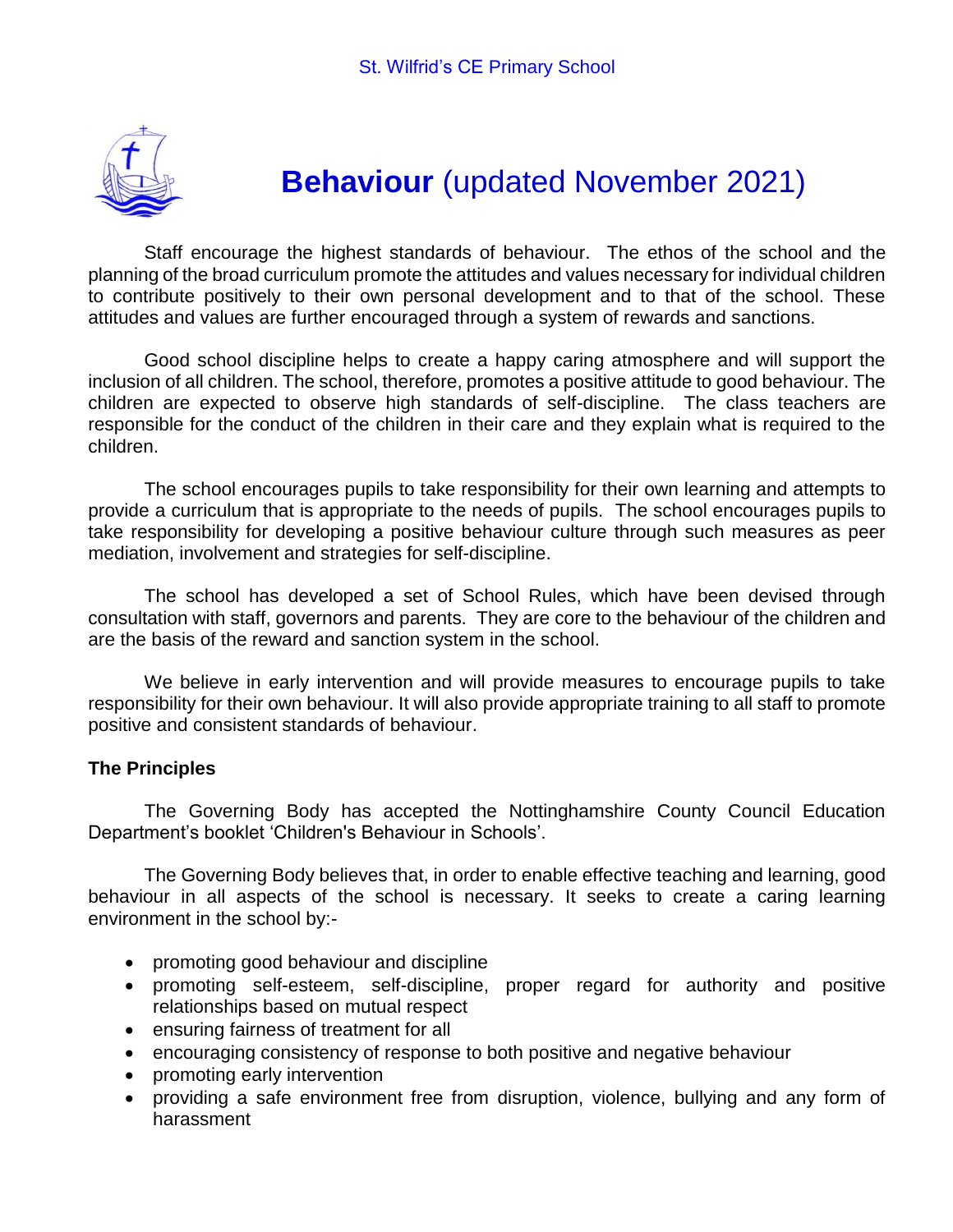encouraging a positive relationship with parents and carers to develop a shared approach to involve them in the implementation of the school's Policy and associated procedures

## **Roles and Responsibilities**

The Governing Body, in consultation with the Headteacher, staff and parents, will keep this Behaviour Policy under review. It will ensure that it is communicated to pupils and parents, is nondiscriminatory and the expectations are clear. Governors will support the school in maintaining high standards of behaviour.

The Headteacher is responsible for the implementation and day-to-day management of the Behaviour Policy and its procedures. Support for staff faced with challenging behaviour is also an important responsibility of the Headteacher.

Staff, including teachers, support staff and volunteers, are responsible for ensuring that the Behaviour Policy and its procedures are followed and consistently and fairly applied. Staff have a key role in advising the Headteacher on the effectiveness of the Policy and its procedures. They also have responsibility, with the support of the Headteacher, for creating a high quality learning environment, for teaching good behaviour and for implementing the agreed Policy and its procedures.

The Governing Body, the Headteacher and staff will ensure there is no differential application of the Behaviour Policy and its procedures on any grounds, particularly ethnic or origin, culture, religion, gender, disability or sexuality. They will ensure that the concerns of pupils are listened to and appropriately addressed through the School Council.

#### **The Management of Behaviour**

The school has adopted the following principles of good management:-

- All pupils have a right to work in a calm, supportive and purposeful atmosphere
- All pupils have the right to come to school without the fear of being bullied
- Teachers discuss rules at the beginning of each school year outlining expected classroom and school behaviour
- Pupils normally work in the same classroom within structured, working groups in a safe, disciplined environment.
- Staff share problems and information that they have with specific pupils and discuss strategies for dealing with the specific problem/individual
- Information of pupils with special educational needs will be made available for cover/supply teachers to quickly identify and resolve problem areas.
- The class teacher has prime responsibility for pastoral care

The vast majority of our children behave very well. Teachers monitor behaviour on a day-to-day basis both in the classroom and on the playground. We seek to promote the following types of behaviour:-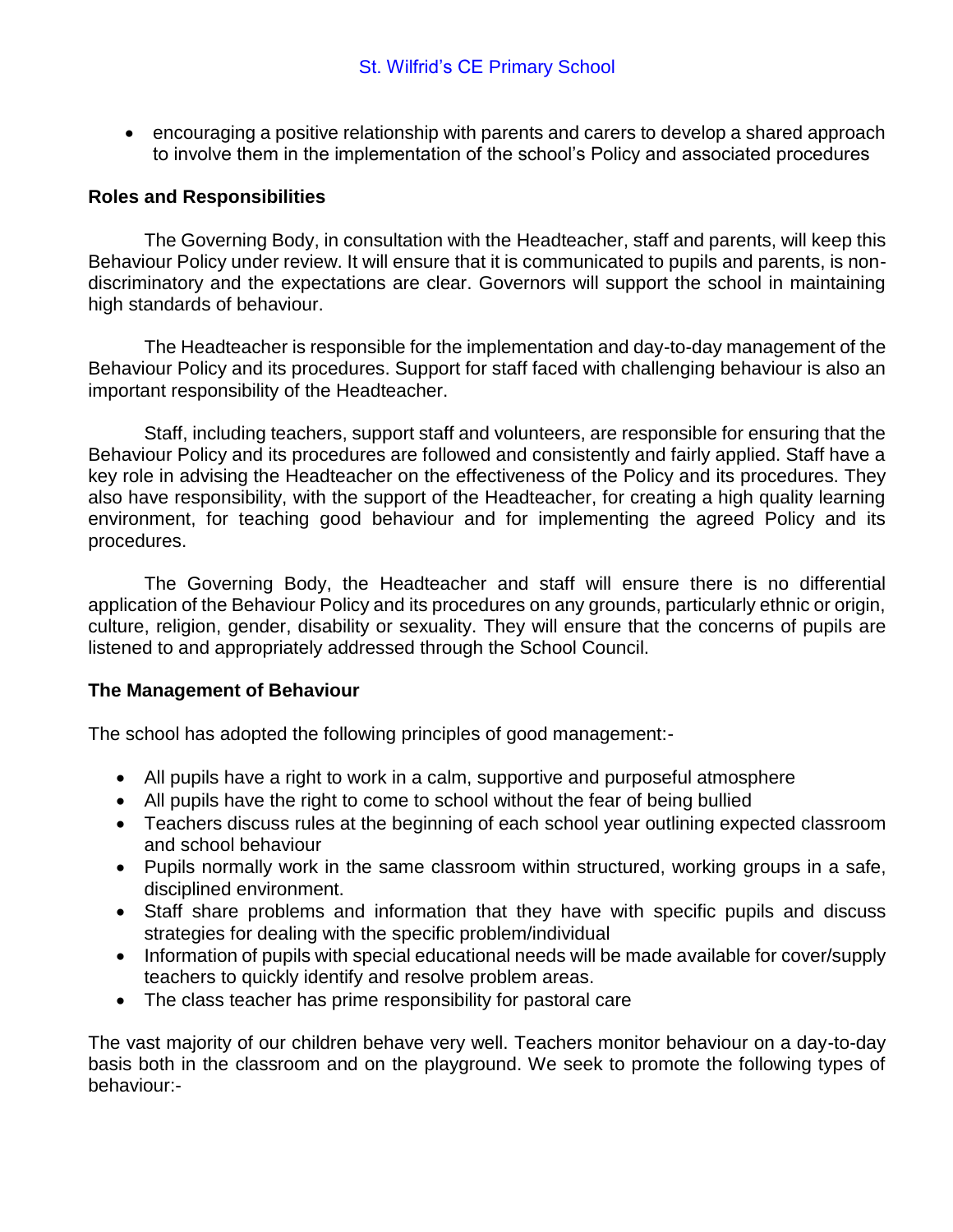| Learning Behaviour                                                                                                                                                                                                                            | Social Behaviour                                                                                                                                                                                                           | <b>Emotional Behaviour</b>                                                                                                                 |
|-----------------------------------------------------------------------------------------------------------------------------------------------------------------------------------------------------------------------------------------------|----------------------------------------------------------------------------------------------------------------------------------------------------------------------------------------------------------------------------|--------------------------------------------------------------------------------------------------------------------------------------------|
| Is attentive and has an<br>interest in school work.<br>Has<br>learning<br>good<br>organisation.<br>effective<br>ls<br>an<br>communicator.<br><b>Works</b><br>efficiently<br>in.<br>a<br>group.<br><b>Seeks</b><br>help<br>where<br>necessary. | <b>Behaves</b><br>respectfully<br>towards staff and other<br>adults,<br>Shows<br>respect to<br>other<br>pupils.<br>Only interrupts and seeks<br>attention appropriately.<br>Is physically peaceable.<br>Respects property. | Has empathy.<br>Is aware of the needs of<br>others.<br>Is happy.<br>Is confident.<br>Is emotionally stable and<br>shows good self-control. |

Where a child's behaviour is not satisfactory, a teacher, together with the SENCo, may consider setting targets for improvement through an Individual Behaviour Plan. It is likely that teachers will choose to focus on one or two areas of improvement for an individual child, taking the above criteria into account.

In order to promote improved behaviour, the process of support for an individual child will, in general, follow this pattern:-

- 1. discussing current behaviour,
- 2. discussing restorative actions and sanctions with the child
- 3. discussing the situation with parents
- 4. setting targets
- 5. creating an Individual Behaviour Plan which is likely to include targets
- 6. applying the Individual Behaviour Plan
- 7. monitoring on an ongoing basis
- 8. acknowledging any improvement

The Individual Behaviour Plan should show clearly what is needed to be done by staff, pupils and other key people (for example personnel from other services) to achieve the targets. It should also show how implementation will be supported with both resources and staff development. The Plan could also include identifying tasks such as improving the opportunities for inclusion.

For children who have an Individual Behaviour Plan, teachers are advised to keep notes whether an improvement or deterioration has been made. It may be particularly useful to describe specific incidents to highlight examples where a change has happened.

Particularly with older children, we should share the reasons for improvement or deterioration with the pupil. We will also attempt to give parents every opportunity to be a valued part of this process.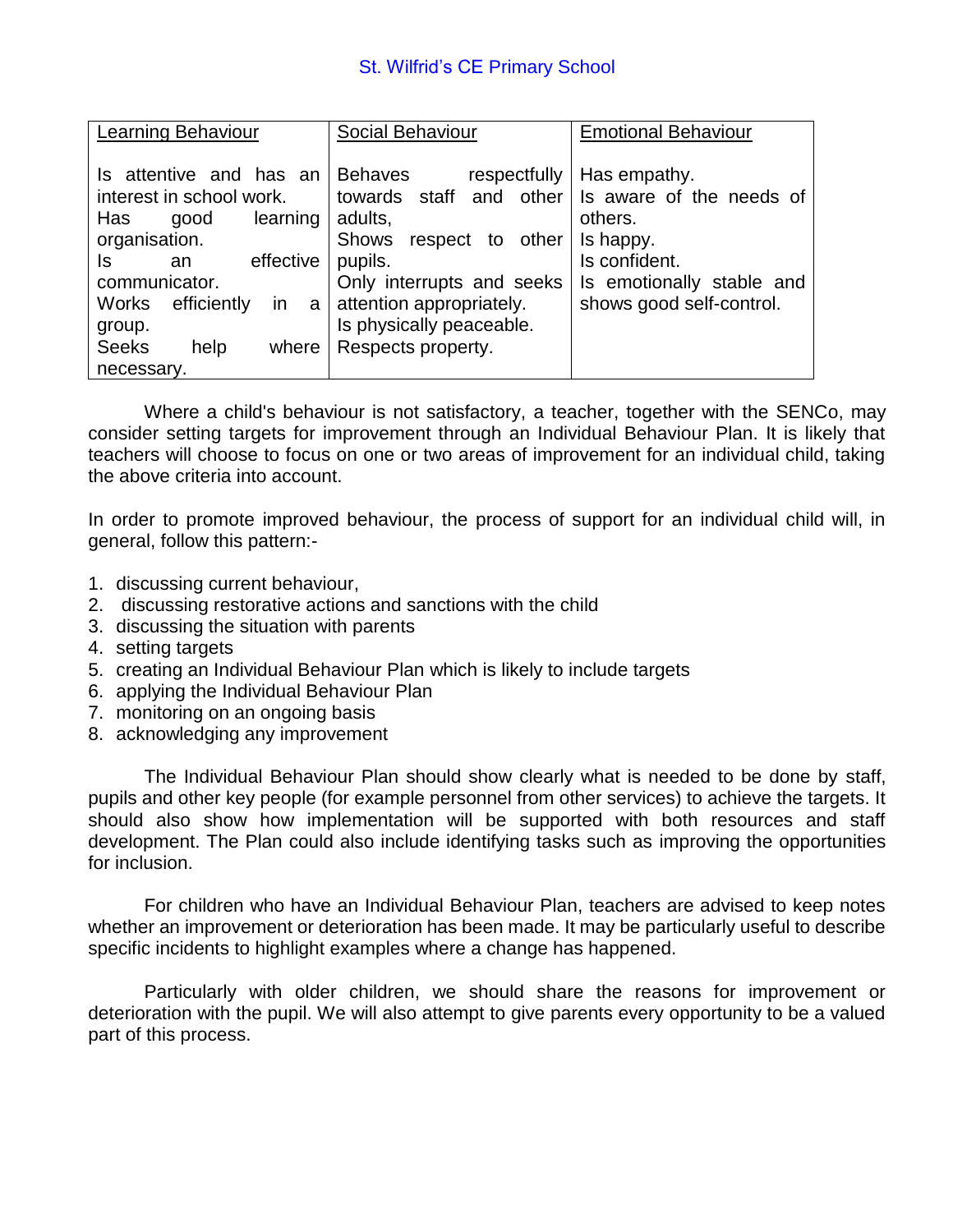## **Three Age Groups for Rewards and Sanctions**

We have decided to organise our rewards and sanctions according to the age of the child on the basis that children have different needs as they grow older. These age groups are:-

- 1. Years R and 1
- 2. Years 2, 3 and 4
- 3. Years 5 and 6

# **Rewards and Praise for Good Behaviour and Work**

Rewards are a very powerful tool for teachers to use. The general practice of classroom management involves many rewards being given to children on a daily basis.

The school also operates a formal individual 'Merit' system. These merits can be given for work or for good behaviour, manners, kindness, service etc. class teachers may alternatively use the class dojo system to record positive outcomes.

Where merit stickers are used, they are recorded on a Merit Card. When a card is full, the Headteacher will award a certificate in assembly. There are different colours of cards and certificates. The children start with a red card at the beginning of the school year and, once it is completed, progress onto the next colour. The Headteacher will occasionally monitor the numbers of merits being awarded in each class.

#### Years R and 1

These rewards may be given for good work or behaviour:-

- giving verbal praise to children
- written remarks about good work
- giving smiley faces, stickers or stamps
- sending children to a nearest teacher or to the Headteacher/Assistant Headteacher for praise
- giving verbal praise or written achievement certificates to parents
- having names in a pot and giving a weekly prize
- putting a child into 'Golden box' for recognition by the school
- $\bullet$  star of the week (Year R)
- giving special jobs the following day (Year 1)

#### Years 2, 3 and 4

These rewards may be given for good work or behaviour:-

- giving verbal praise to children
- written remarks about good work
- sending children to a nearest teacher or to the Headteacher/Assistant Headteacher for praise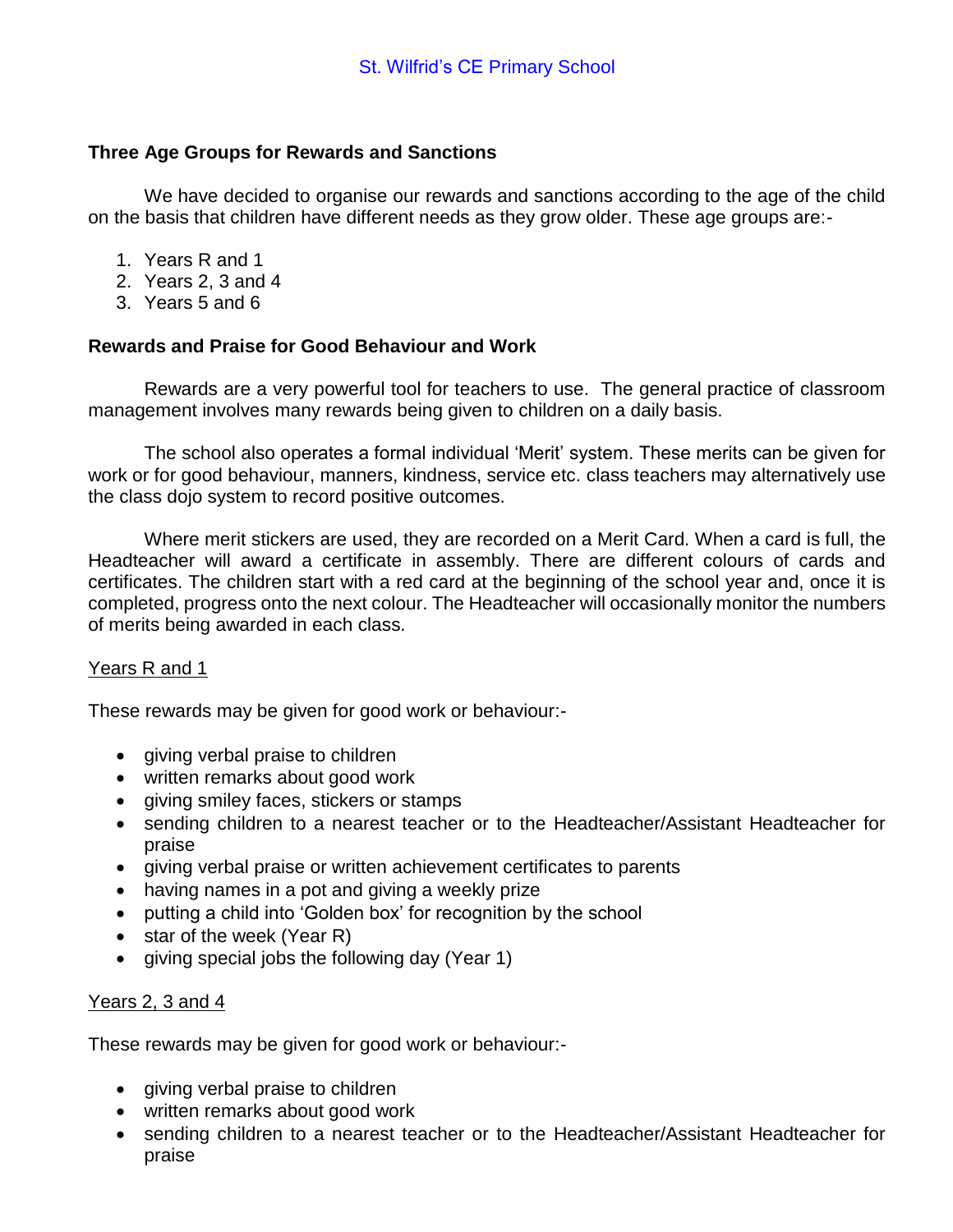- giving verbal or written praise to parents
- giving table or group points
- giving 'Dojo' points
- giving house points (Y3 & 4)
- putting a child into 'Golden box' for recognition by the school
- choosing box and stickers
- Golden time free choice session for those who have not received sanctions

## Years 5 and 6

These rewards may be given for good work or behaviour:-

- giving verbal praise to children
- written remarks about good work
- sending children to a nearest teacher or to the Headteacher/Assistant Headteacher for praise
- giving verbal or written praise to parents
- giving table or group points
- choosing box
- giving house points
- giving raffle tickets for major termly prizes valued at £15 and £10
- putting a child into 'Golden box' for recognition by the school

The school also operates a simple class reward system with teachers being able to allow ten minutes extra play if the whole class has behaved and worked well during the previous week.

#### Lunchtime

The Midday Supervisors give verbal praise and blue house points (Y3, 4, 5 and 6). These house points are held by each Midday Supervisor. These smiley faces are placed in the School Council box in the classroom and counted each week. There is a reward for the winning class.

The Senior Midday Supervisor may also give a special lunchtime smiley face award in the form of a certificate.

#### **Sanctions for Misbehaviour**

The following is a guide for all staff. It must be applied with good sense and flexibility as every child and every incident is different. We try to ensure that staff, parents and children understand the process of sanctions.

Poor behaviour or performance can occur either in the classroom or on the playground. Our Policy incorporates two strands:-

- 1. misbehaviour around school
- 2. failing to work in the classroom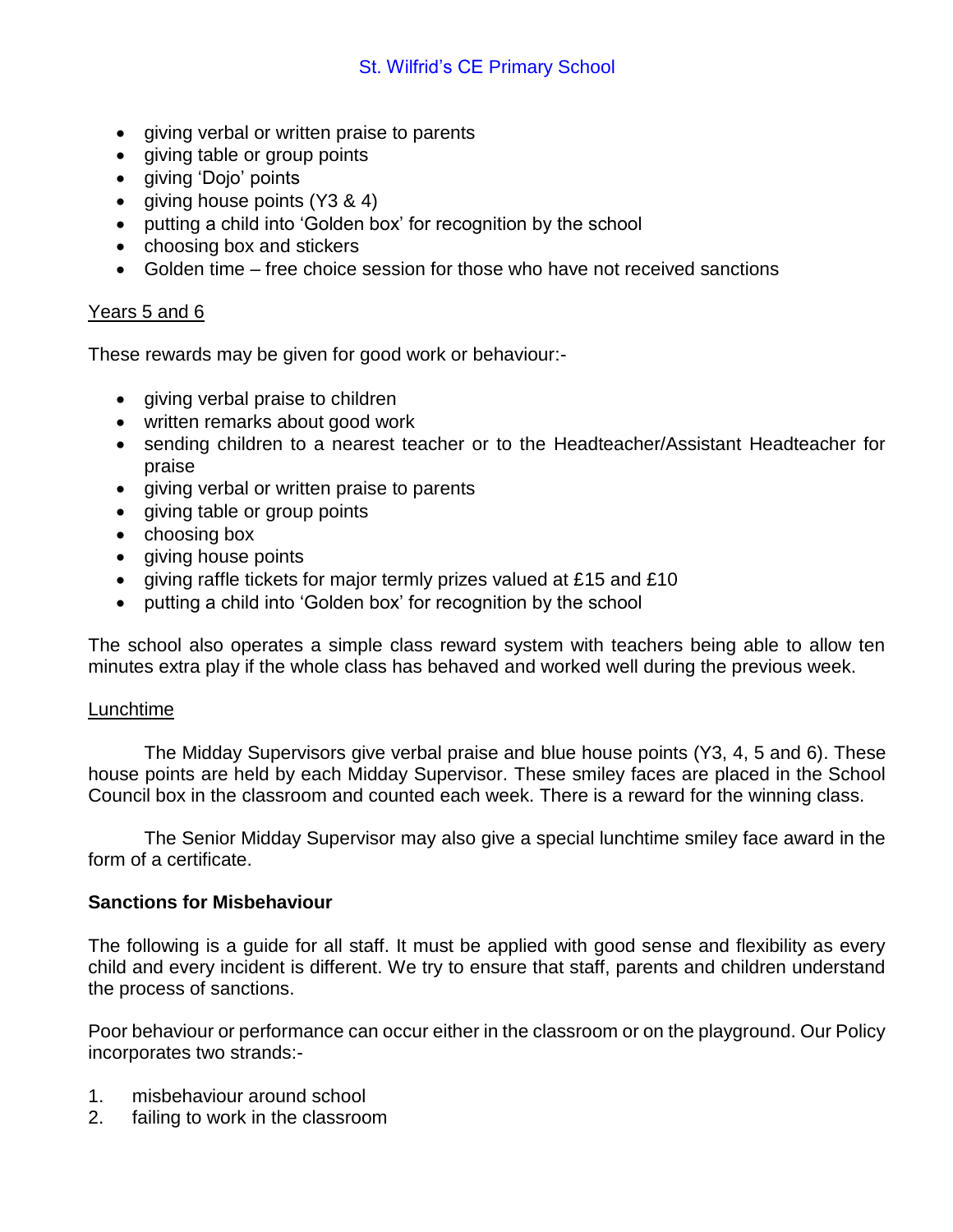When we sanction a child, our primary motivation is to help the child to improve and to understand our expectations. If misbehaviour is regular, the Senco will support the child by developing an Individual Behaviour Plan with the teacher and with the parents.

# Years R and 1

If a child is behaving inappropriately, the following progressive steps will be taken:-

- the child will be warned and reminded of rules.
- loss of or part of playtime, with the child staying with the teacher or teaching assistant
- parents will be consulted
- the child will be taken to the Headteacher or other senior leader in extreme circumstances

#### Years 2, 3 and 4

In the classroom, an initial verbal warning is given. If there is an improvement, nothing more will happen. If the child continues to misbehave, an additional warning will be made. After that the step system will operate.

A teacher may suggest a child works elsewhere, eg in a shared area or another classroom, to give a period of time to reflect or calm down, if deemed appropriate. Children will often choose to do this, and this might become part of a strategy to support children to deescalate.

Misbehaviour, outside of the classroom, may lead to the step system being implemented immediately.

The school operates a 'six step' sanction system for these classes. If there is a repetition of misbehaviour, the seriousness will increase. However, we wish the seriousness to be gradual so that the child has plenty of chances to change his/her behaviour.

- Step 1 loss of part of one playtime session
- Step 2 loss of one playtime session
- Step 3 loss of two playtime sessions and Senco, parents and Headteacher informed
- Step 4 loss of two days' playtime and parents invited to discuss the situation and targets given for improvement
- Step 5 loss of two days' playtime and Individual Behaviour Plan constructed

Nb. A behaviour support plan could be recommended at any stage if deemed appropriate to support a pupil.

In addition, a record card can be used to support the monitoring of a child's behaviour. This could be implemented at any stage

If a child has to lose playtime because due to poor behaviour we will often give a restorative activity, if appropriate (reflection activity, apology, discussion with staff member).

Steps may be 'suspended' in order to encourage the child to improve. Steps last for one week and a record is kept by the classteacher.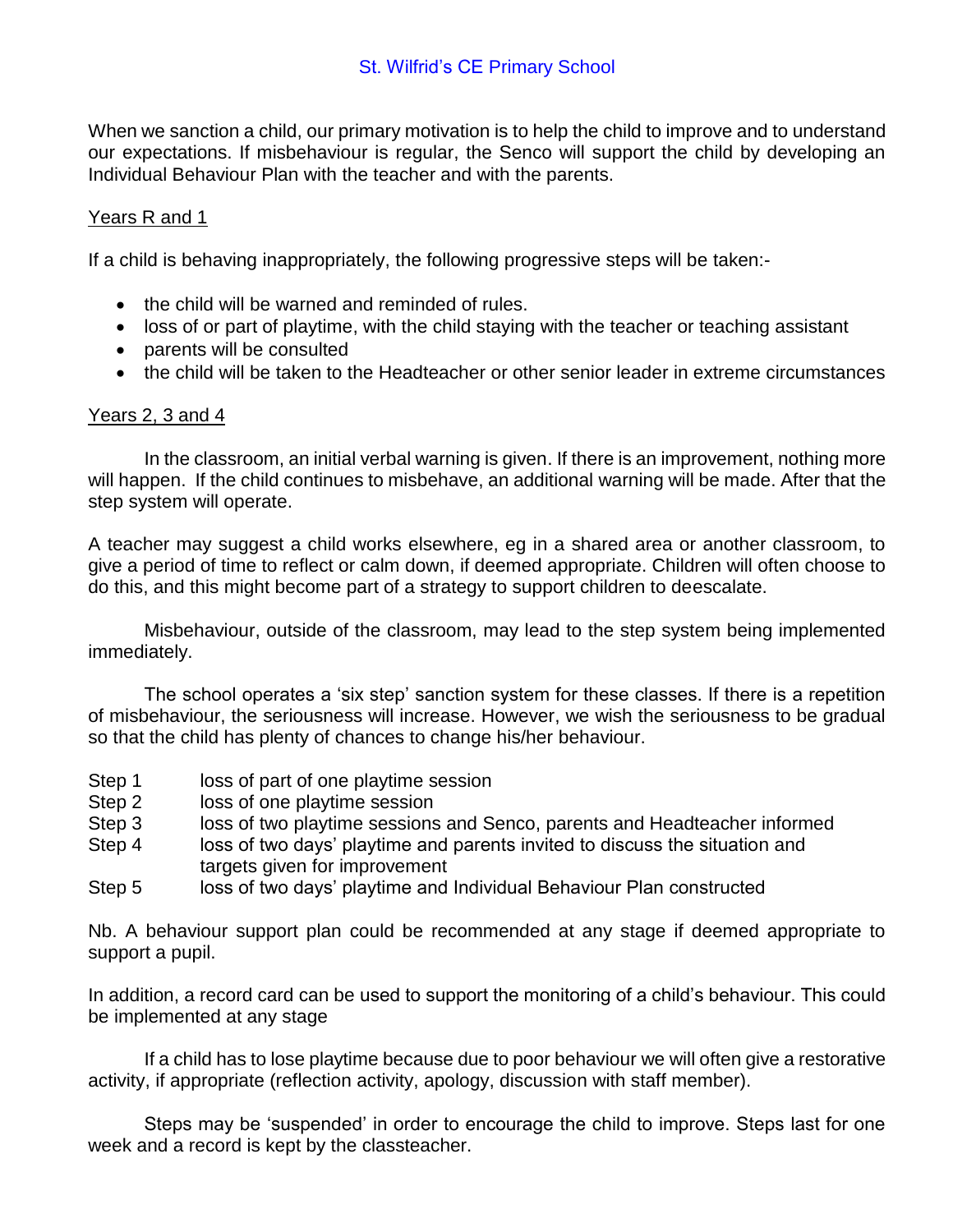In certain circumstances, where it is evident that a child needs long term support to improve behaviour, the child may be required to miss lunchtime and, possibly breaktime play for longer periods of time and will receive individual support from either the class teacher or a teaching assistant. This may be in situations where the child is violent towards other children. Where this is done, parents will be consulted and an Individual Behaviour Plan will be created.

## Years 5 and 6

Nb. A behaviour support plan could be recommended at any stage if deemed appropriate to support a pupil.

In addition, a record card can be used to support the monitoring of a child's behaviour. This could be implemented at any stage

If a child has to lose playtime because due to poor behaviour we will often give a restorative activity, if appropriate (reflection activity, apology, discussion with staff member). This is not always appropriate or possible.

Steps may be 'suspended' in order to encourage the child to improve. Steps last for one week and a record is kept by the classteacher.

In certain circumstances, where it is evident that a child needs long term support to improve behaviour, the child may be required to miss lunchtime and, possibly, breaktime play for ;longer periods of time and will receive individual support from either the class teacher or a teaching assistant. This may be in situations where the child is violent towards other children. Where this is done, parents will be consulted and an Individual Behaviour Plan will be created.

- Step 1 loss of one playtime session
- Step 2 loss of a full days' session and the Headteacher informed
- Step 3 loss of two days' playtime and Senco, parents and Headteacher informed
- Step 4 single or multiple detention and loss of playtime and targets for improvement given (parents' informed)
- Step 5 single or multiple detentions, loss of playtime and Individual Behaviour Plan constructed (parents' informed)

Steps may be 'suspended' in order to encourage the child to improve. Steps last for one week and a record is kept by the classteacher.

If a child has to lose playtime because due to poor behaviour we will often give a restorative activity, if appropriate (reflection activity, apology, discussion with staff member). This is not always appropriate or possible.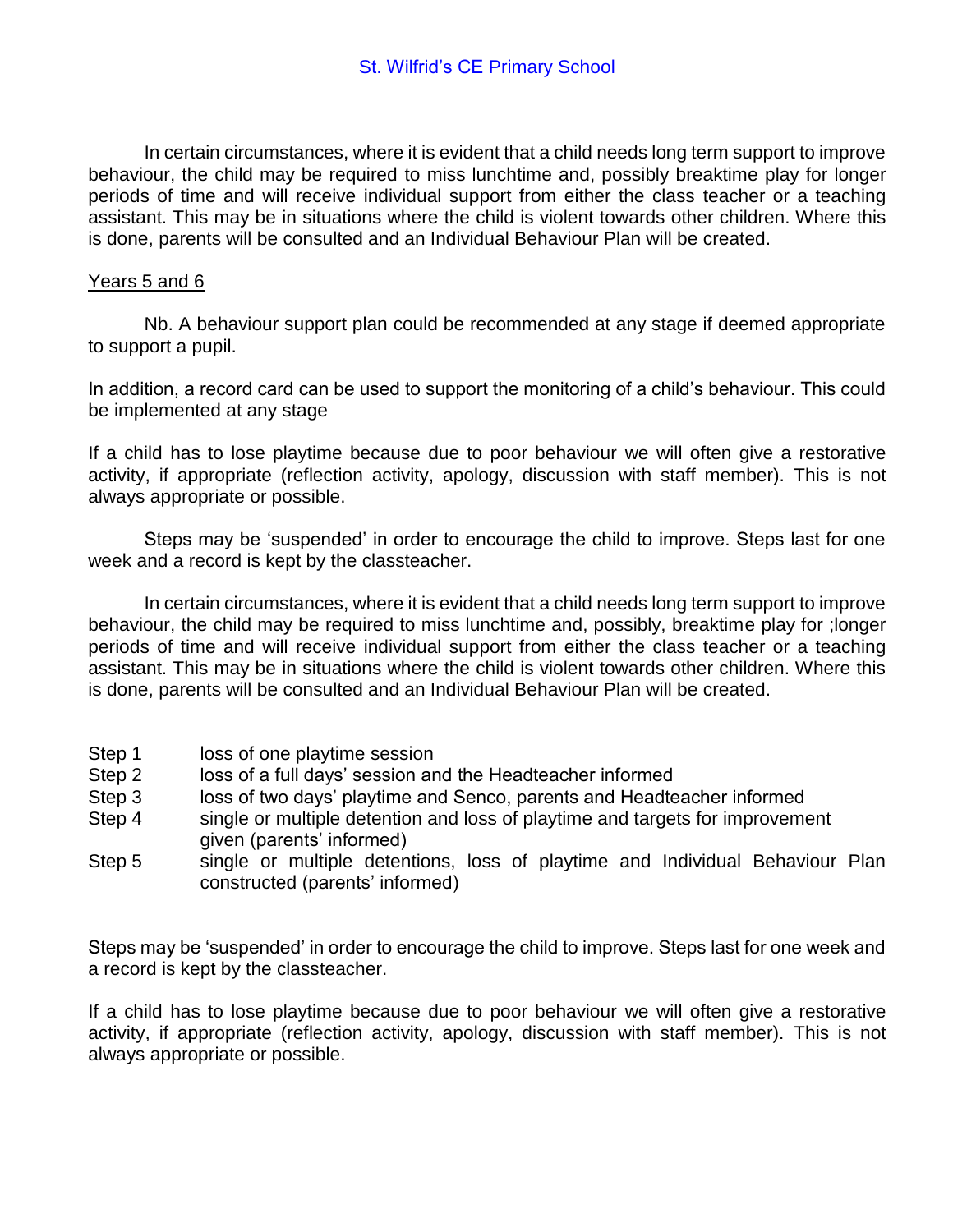In certain circumstances, where it is evident that a child needs long term support to improve behaviour, the child may be required to miss lunchtime and, possibly, breaktime play for considerable lengths of time and will receive individual support from either the classteacher or a teaching assistant. This is specifically in situations where the child is violent towards other children. Where this is done, parents will be consulted and an Individual Behaviour Plan will be created and pastoral care given.

## Lunchtime

A verbal warning from the Midday Supervisor is given. Repeated, or serious, misbehaviour will result in a child waiting with the Midday Supervisor for the Senior Midday Supervisor. The child will be verbally warned that their behaviour is unacceptable and a sanction may be given in accordance with the school's Behaviour Policy. The Senior Midday Supervisor or other member of staff will discuss more serious incidents with the class teacher.

Usually, the classteacher will contact parents/carers in order to discuss more serious incidences of poor behaviour.

# **Serious Incidents of Misbehaviour**

Very occasionally, more serious incidences of poor behaviour may occur.

Such circumstances might include:-

- bullying
- serious incidents of verbal or physical abuse of other children
- verbal or physical abuse of staff
- misuse of drugs
- deliberate acts of vandalism or theft

In these circumstances, steps may be 'jumped'. In extreme circumstances, all the steps may be jumped as the misbehaviour may require either a fixed-term or a permanent exclusion.

The Chair of Pupils and Personnel, or Chair of Governors will always be informed if the Headteacher considers an exclusion necessary.

In all cases of fixed-term exclusion, the parents/guardians will be required to see the Headteacher with their son/daughter to discuss the terms of readmittance.

A Personal Support Programme may be organised by the school. Should any situation of exclusion arise, the Headteacher will discuss the situation both with the Chair of the Pupils and Personnel Committee, Chair of Governors, or other member of The Governing Body.

#### Lunchtime

If the child's behaviour presents serious ongoing problems at lunchtime, then it may be necessary for the child to be taken home for lunch every day for a period of time. If the child is in receipt of free school meals then a meal will be provided at 11.45am.